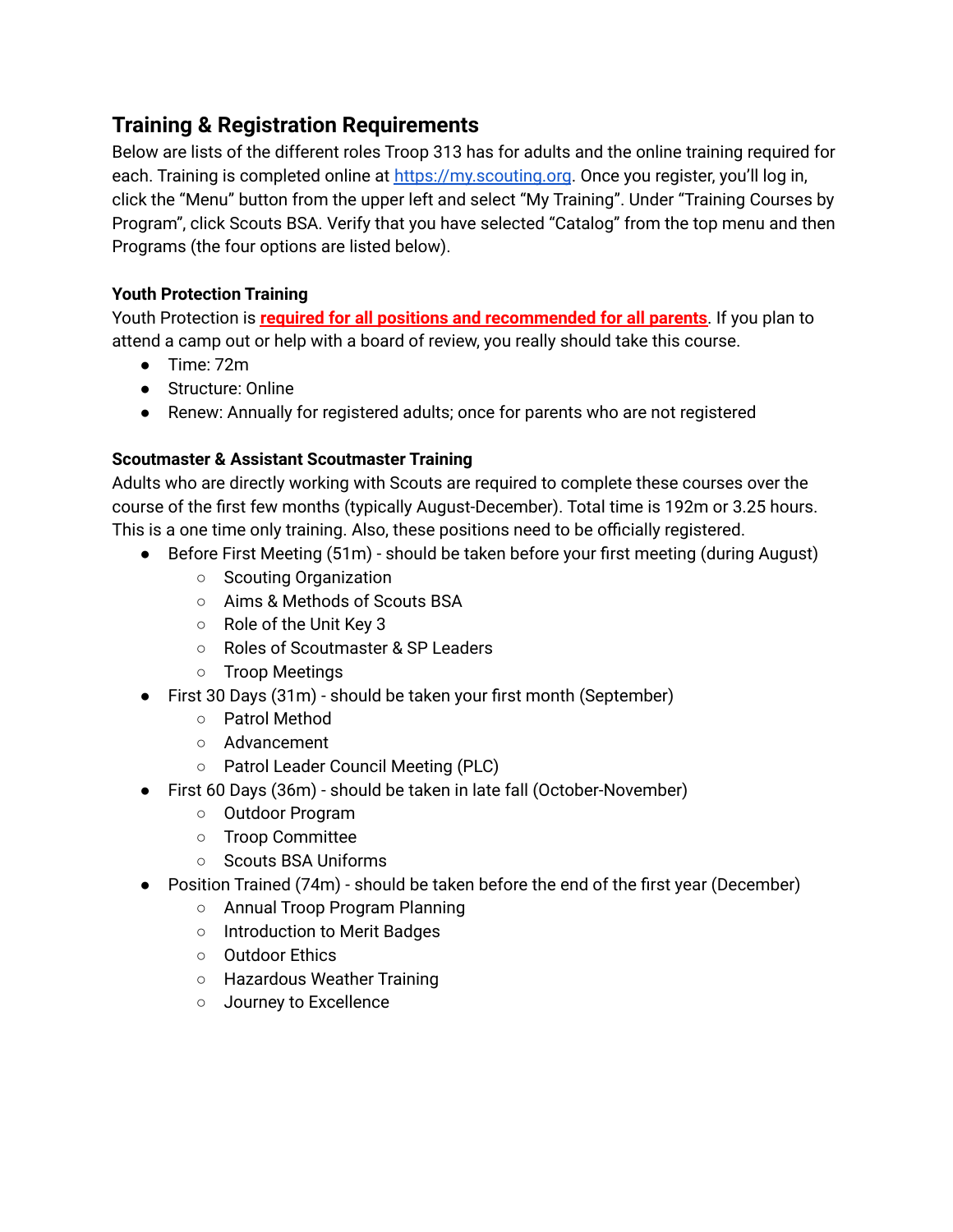#### **Troop Committee Chairman Training**

Both the boys and girls troop will need an acting Troop Committee Chairman. This person will need to complete the following training the first month of service (typically August). Total time is 115m or just under 2 hours. This is a one time only training. This position is required to be registered.

- Before First Meeting (48m) should be taken before your first meeting (August)
	- Scouting Organization
	- Aims & Methods of Scouts BSA
	- Role of the Unit Key 3
	- Troop Committee
	- Troop Committee Meetings
- Position Trained (67m) Should be taken during the first month (August)
	- Outdoor Programs
	- Advancement
	- Scouts BSA Uniforms
	- Annual Troop Program Planning
	- Introduction to Merit Badges
	- Journey to Excellence

#### **Troop Committee Training**

Adults who are doing administrative work and part of our Troop Committee will be required to complete the following training the first month of service (typically August). Total time is 102m or just over 1.5 hours. This is a one time only training. While registration is encouraged, for these positions it is not required.

- Before First Meeting (35m) should be taken before your first meeting (August)
	- Scouting Organization
	- Aims & Methods of Scouts BSA
	- Troop Committee
- Position Trained (67m) Should be taken during the first month (August)
	- Outdoor Programs
	- Advancement
	- Scouts BSA Uniforms
	- Annual Troop Program Planning
	- Introduction to Merit Badges
	- Journey to Excellence